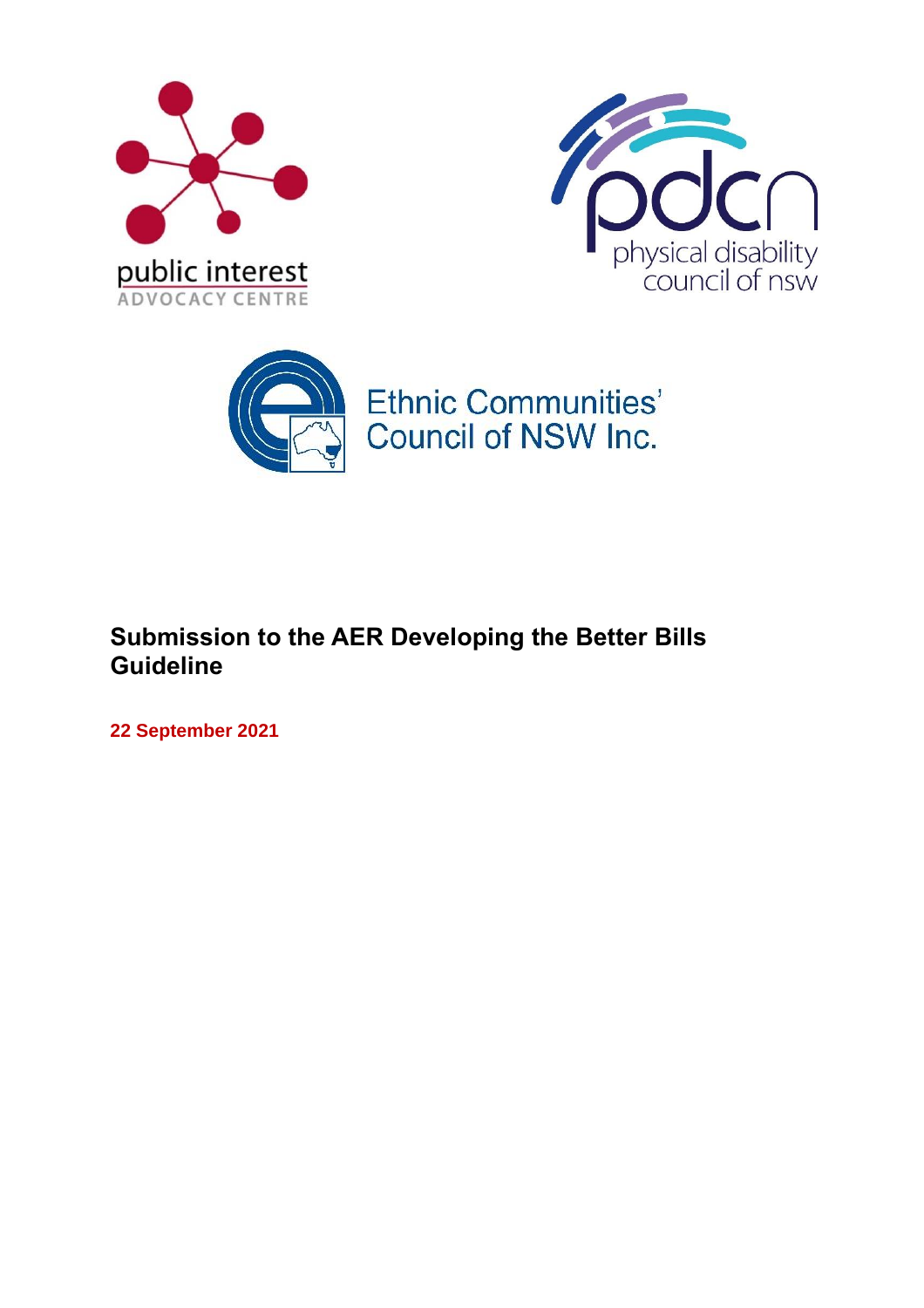# **Contents**

| 1. |     |                                                                                                                                                                                                                                                                                                                                                                     |
|----|-----|---------------------------------------------------------------------------------------------------------------------------------------------------------------------------------------------------------------------------------------------------------------------------------------------------------------------------------------------------------------------|
| 2. |     |                                                                                                                                                                                                                                                                                                                                                                     |
|    | 2.1 | Question 1: What are the key insights from our consumer and behavioural<br>research? What are the key opportunities for the AER to improve consumer                                                                                                                                                                                                                 |
|    |     | outcomes, including through the Guideline, that arise from the research? 4                                                                                                                                                                                                                                                                                          |
|    | 2.2 | Question 2: What additional or new insights do you have regarding the                                                                                                                                                                                                                                                                                               |
|    | 2.3 | Question 3(a): What are the key opportunities to ensure energy bills are                                                                                                                                                                                                                                                                                            |
|    |     | Question 3(b): Which approach do you consider preferable and why? Are                                                                                                                                                                                                                                                                                               |
|    | 2.4 | Question 4: Would including 'best offer' information increase consumers'<br>understanding of their bills? Are some consumers likely to find this more<br>beneficial than others? What are the practical issues that need to be<br>considered? Are there risks or potential downsides in including 'best offer'                                                      |
|    | 2.5 | Simplifying the regulatory framework and reducing cost to serve 11<br>Question 5: How can we simplify the billing regulatory framework, through<br>Question 6: Would this reduce the cost to serve? If so, how? 11<br>Question 7: What are the practical and implementation considerations we<br>should be aware of in considering ideas to simplify the regulatory |
|    | 2.6 | Question 8: Would you like to provide other information for the AER to                                                                                                                                                                                                                                                                                              |
|    |     |                                                                                                                                                                                                                                                                                                                                                                     |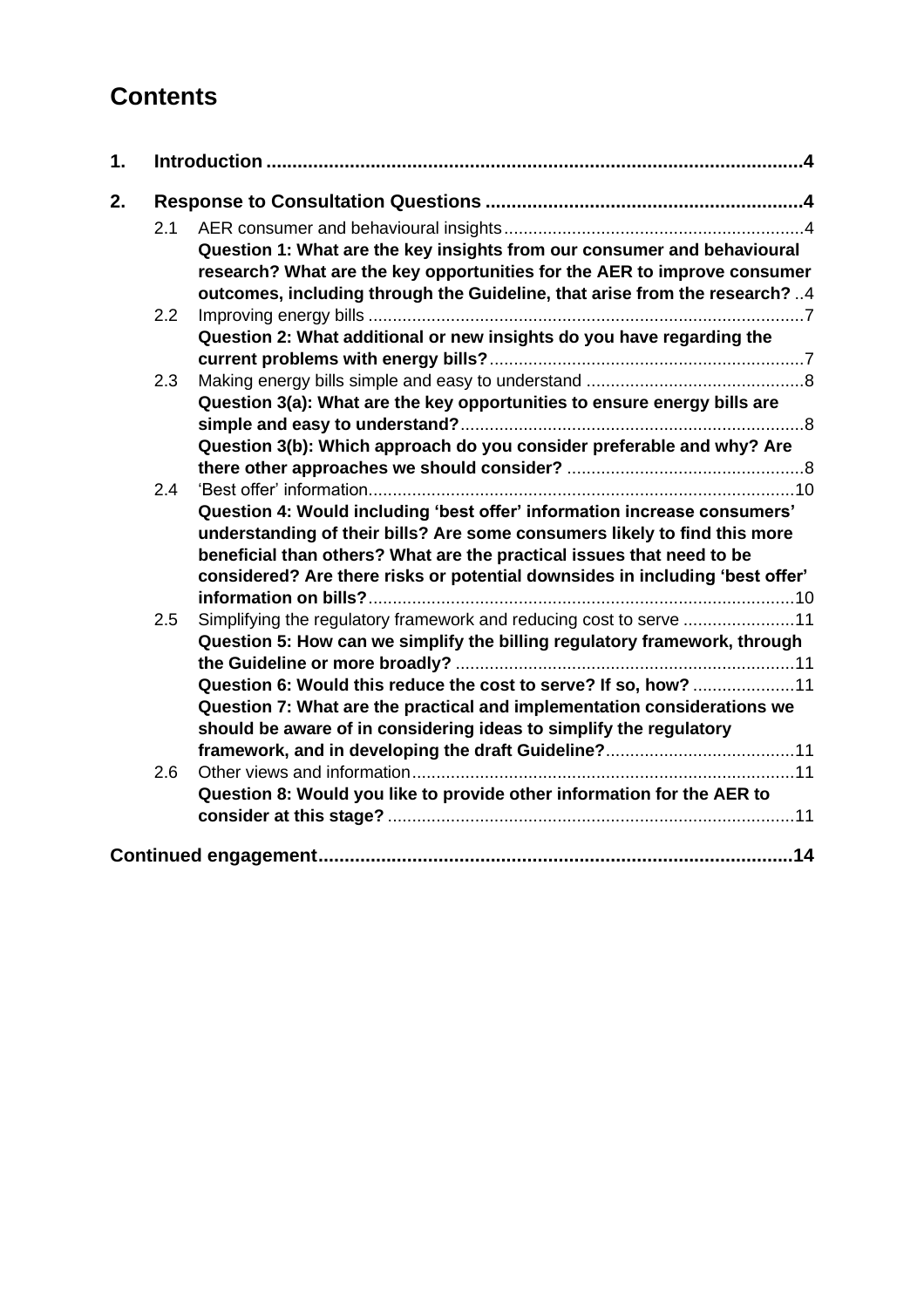#### *Recommendation 1*

*Include people with lived experience of being an edge user into the AER's better bills process.*

#### *Recommendation 2*

*Explore options for additional valuable information to be included on bills.* 

#### *Recommendation 3*

*Hold additional focus groups with people who are having difficulty paying their bills.*

#### *Recommendation 4*

*Simple, standard language and terminology, determined through the Better Bills process, should be used across all forms of communication with consumers, not just bills.*

#### *Recommendation 5*

*The Better Bills Guideline should have a regular statutory review (for example, every 2 years) with a statutory timeline for implementation and a requirement for direct community engagement.*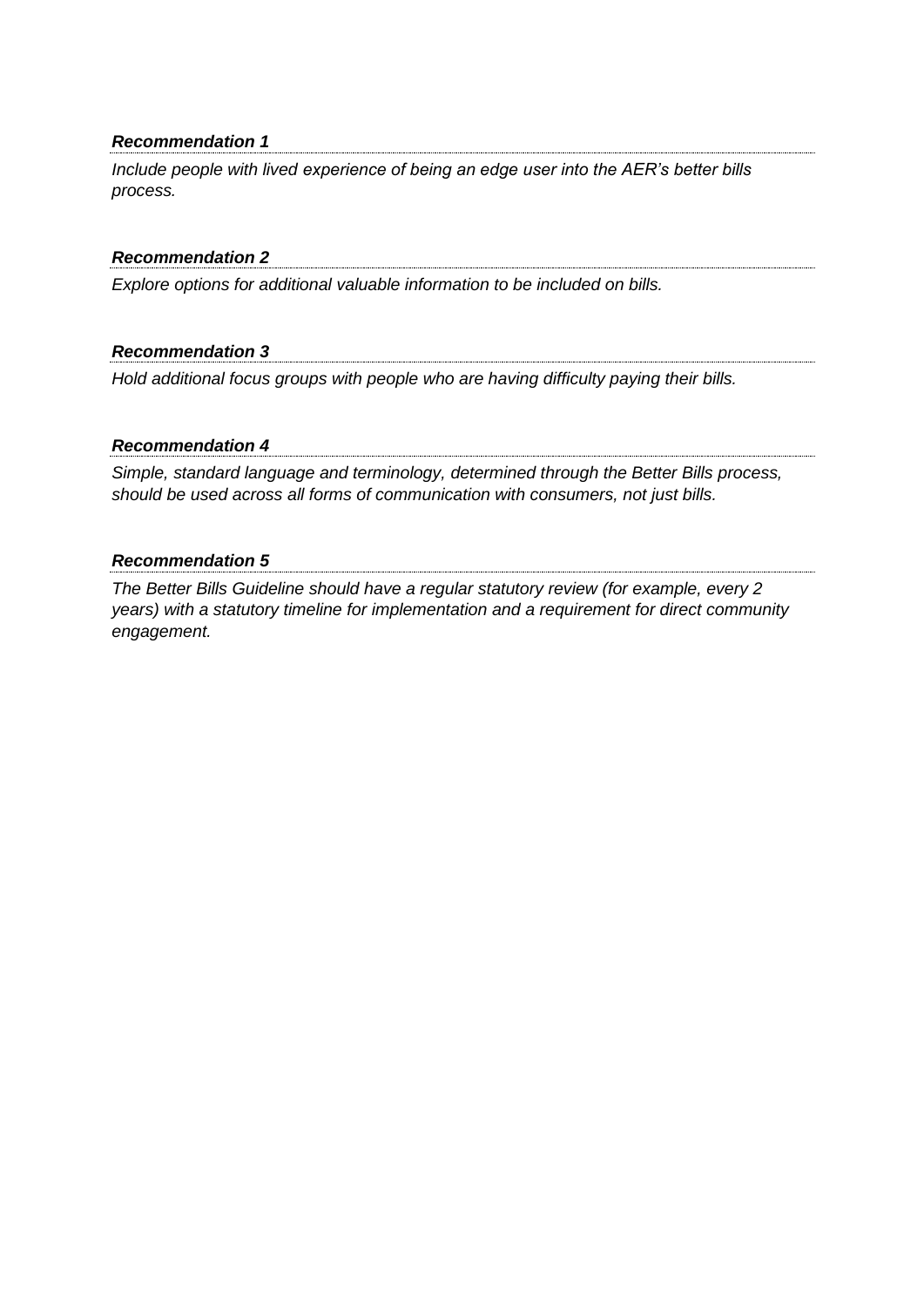# <span id="page-3-0"></span>**1. Introduction**

We welcome the opportunity to respond to the Australian Energy Regulator's (AER) Developing the Better Bills Guideline Consultation Paper. This is an important process to ensure energy bills are a more effective communication tool for energy consumers.

The ability for consumers to obtain a fair deal, budget for their bills, understand and control their energy usage and access information regarding supports, is heavily dependent upon the information presented on their energy bills. Inadequate, inconsistent or confusing information has a significant potential to inflict harm on consumers.

Bills are likely to remain a central source of information and contact with energy businesses for many households, especially those who cannot or do not want to participate in more bespoke digital options. Whilst the way some consumers interact with energy services is changing, not all people have access to digital technology and for many, the concept of the two-sided market is a long way off. For many people, energy remains a mostly 'set and forget' arrangement. Even if apps are taken up, the initial novelty wears off and bills remain the main source of ongoing information and interaction. Bills are an ongoing reference and important for record keeping (including when digital reporting technology fails) that people can use to identify, understand and resolve potential disputes or issues. This is particularly important for many people who use their bills to gain advice and assistance from financial counsellors, Ombudsmen schemes, community service organisations and trusted friends and advisors.

When energy bills are designed to be accessible for people regarded as 'edge users', benefits can be gained for all consumers. Consumers need bills to be designed so that people who receive paper bills - or print out their electronic bills so they can read them more easily - as well as those who read them on a screen, can easily find and use the information they need and want.

# <span id="page-3-1"></span>**2. Response to Consultation Questions**

# <span id="page-3-2"></span>**2.1 AER consumer and behavioural insights**

## <span id="page-3-3"></span>**Question 1: What are the key insights from our consumer and behavioural research? What are the key opportunities for the AER to improve consumer outcomes, including through the Guideline, that arise from the research?**

Having reviewed the Behavioural Economics Team of the Australian Government's (BETA) *Improving Energy Bills: Interim Report* ('the BETA Report'), Better Bills Guideline Research Focus Groups (older/non-digital consumers) ('older/non-digital consumers focus groups report') and the Better Bills Guideline Behavioural and Consumer Research – Targeted focus group findings – Culturally and linguistically diverse consumers ('CALD consumers focus groups report'), we have identified the following issues:

• The most read elements of energy bills are the amount owing and the due date.<sup>1</sup> In the BETA Report, in all four groups, the correct responses for the metric amount, due date

<sup>1</sup> Behavioural Economics Team of the Australian Government (BETA), 'Improving Energy Bills: Interim Report', *10;* Hall & Partners, 'Australian Energy Regulator Better Bills Guidelines Research Final Report',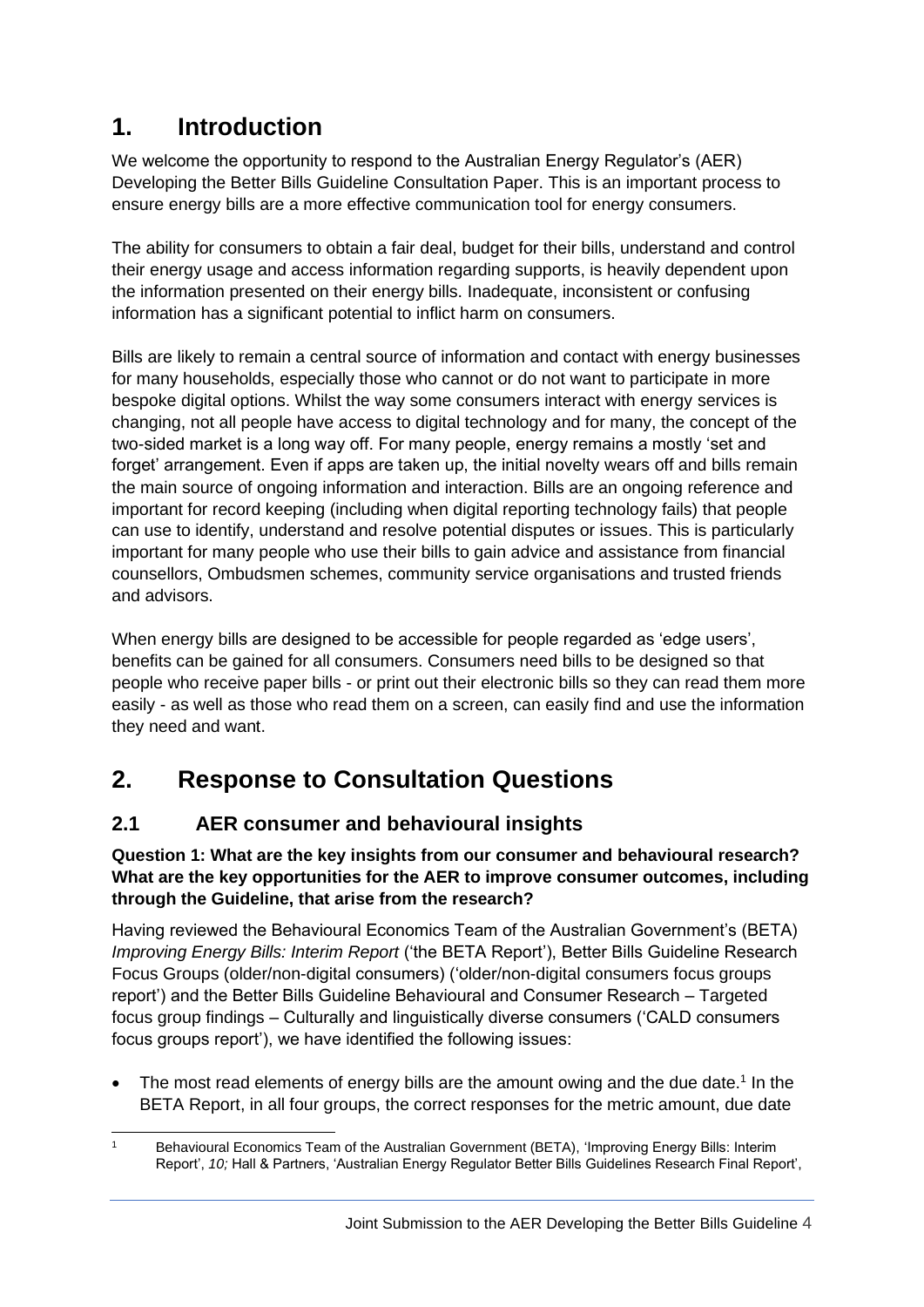and BPAY code, was 77%-79% on average.<sup>2</sup> Whilst this is the metric with the highest correct responses, it means that 21%-23% of responders did not know how to correctly find this most basic information. Considering that only a small percentage of respondents in the BETA research indicated that English was their second language, $3$  yet 21% people speak a language other than English at home,<sup>4</sup> the percentage of people who can't find this basic information is likely to be much higher in the community. This was not highlighted in the Report, but a method needs to be found to achieve a much higher level of understanding so that energy bills can achieve their most basic of functions. Tight prescription around presentation of basic information (i.e., the front page of the energy bill) that uses inclusive design principles could help achieve this.

- A significant majority of people in the BETA Report would like to have best offer, reference price, plan summaries and benchmark information included in their bills.<sup>5</sup> The older/non-digital consumers focus groups report found that people also want to know that discounts are applied, that historical data is included and what the payment options are.<sup>6</sup> The CALD consumers focus groups report found that people also want to evaluate whether their bill is correct and look for discounts applied, historical and household comparison data and rate details.<sup>7</sup> This indicates consumers are looking for a range of information on their bills to make sure they are being charged the correct amount and that this amount is a reasonable amount. This information might not be used immediately on receipt of a bill, but it needs to be available to access when it is needed.
- Bills based on sound design principles can mean that bills can vary in length and information without compromising comprehension.<sup>8</sup> It is important to note however, that there was not much variation in how the front page information was presented. Consumers get used to finding the basic information they need and it can be confusing when they switch retailers and the information is arranged differently. We suggest greater prescription to how basic payment information is presented but that more broadly good design principles must be articulated in the Billing Guideline as they are crucial to improving energy bills for consumers.
- Shorter bills do not necessarily mean simpler bills<sup>9</sup> and links to more information are a barrier.<sup>10</sup> As such, providing helpful information on the bill is required wherever possible.
- The BETA Report showed that having a definitions box made no difference or perhaps even reduced comprehension.<sup>11</sup> In addition to using straight forward language, definitions could be integrated into the body of the bill, rather than separately in a box. If

<sup>7;</sup> Australian Energy Regulator (AER), 'Better Bills Guideline Behavioural and Consumer Research, Targeted focus group findings, Culturally and linguistically diverse consumers', 6.

 $\frac{2}{3}$  BETA (n 1) 20.

<sup>&</sup>lt;sup>3</sup> During the Consultation session on 8 September 2021, the figure of around 4% was mentioned.

<sup>&</sup>lt;sup>4</sup> <https://www.abs.gov.au/ausstats/abs@.nsf/lookup/media%20release3>

 $5$  BETA (n 1) 11.

 $^{6}$  Hall & Partners (n 1) 7.

 $7$  AER (n 1) 6.<br>8 PETA (n 1) 1

BETA (n 1) 19.

<sup>9</sup> Ibid 20.

 $10$  Ibid 21.

Ibid 22.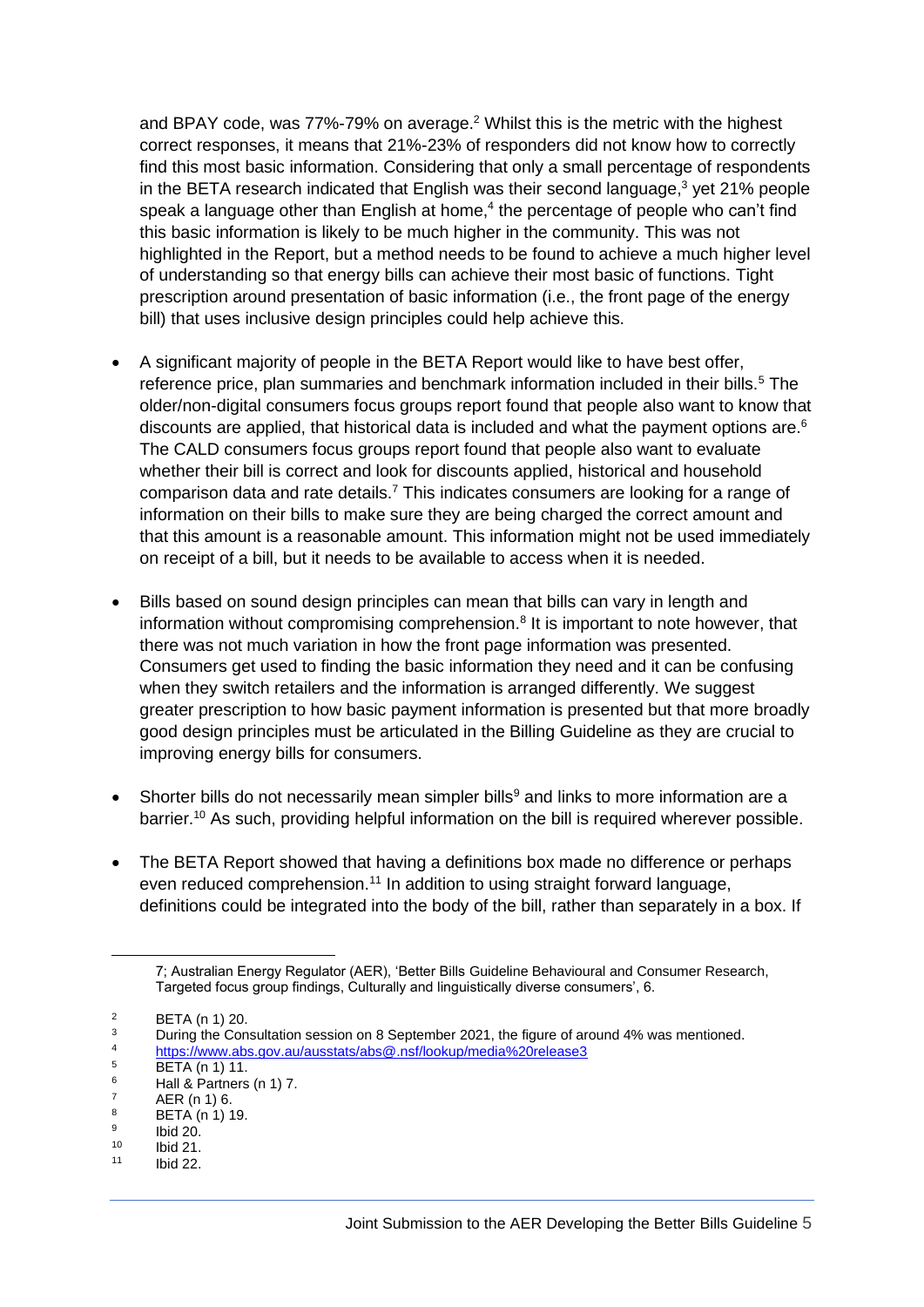there was consistency of language across retailers, then over time consumers would be more familiar with terms used.

- The BETA Report indicated plan summaries helped with bill comprehension, although it did not necessarily help respondents choose a better plan.<sup>12</sup> Providing plan summaries is vital for transparency, understanding and consumer trust. People are entitled to, and should be provided with, clear information on how the amount they are being charged was calculated. This in turn may help people reduce their energy costs should they want and be able to, particularly if they know when their time of use costs are higher or lower. Switching to a better plan is complicated and separate from knowing and understanding what plan a consumer is on.
- We agree that the charging table is a vital component of the bill, allowing consumers to see how they have been charged. We note the style inspired by the BEworks research did not result in higher comprehension levels.<sup>13</sup> We agree that this might be because the invoice style table is familiar but there remains a challenge that it is difficult to create a design that can capture the current and anticipated future variation in pricing models. We suggest guidelines be drawn using a combination of the current charging table and positive elements of the BEworks presentation. In doing so, the AER should consider that whilst three quarters of respondents could verify the supply change and rated the detailed supply charge breakdown as easy to understand, this means that a significant number of respondents could not verify the supply charge and/or did not rate the detailed supply charge breakdown as easy to understand.
- The inclusion of a 'best offer' notification substantially increased the proportion of respondents suggesting the bill recipient should compare their plan or switch to a better one,<sup>14</sup> indicating there is value in including this information on bills.
- People value the inclusion of the reference price on the bill.<sup>15</sup> There are concerns that although inclusion of the reference price could 'prompt some consumers to shop around'<sup>16</sup> it could also 'induce complacency for consumers whose plans are below the reference price'.<sup>17</sup> As it stands, the reference price is linked to the Default Market Offer (DMO) which is intentionally not representative of an efficient (fair) price as it does not represent a competitive price, let alone the best available. Using the DMO as the reference price is of questionable merit and is likely to be counterproductive. People want information about how their energy deal compares to the deals that are available. A reference price should be based on a fair and efficient price, not on the DMO. Otherwise, it lacks value for consumers and should be excluded.
- We note that BETA's 'literature review found mixed evidence on the effectiveness of benchmarks on energy bills.'<sup>18</sup> There is some concern people might increase their energy use as a result of the table, although this seems unlikely given it would result in
- $12$  Ibid 24.<br> $13$  Ibid 25.
- $13$  Ibid 25.<br> $14$  Ibid 20.
- $14$  Ibid 29.
- $15$  Ibid 31.
- $16$  Ibid.  $17$  Ibid.<br> $18$  Ibid.
- **Ibid 33.**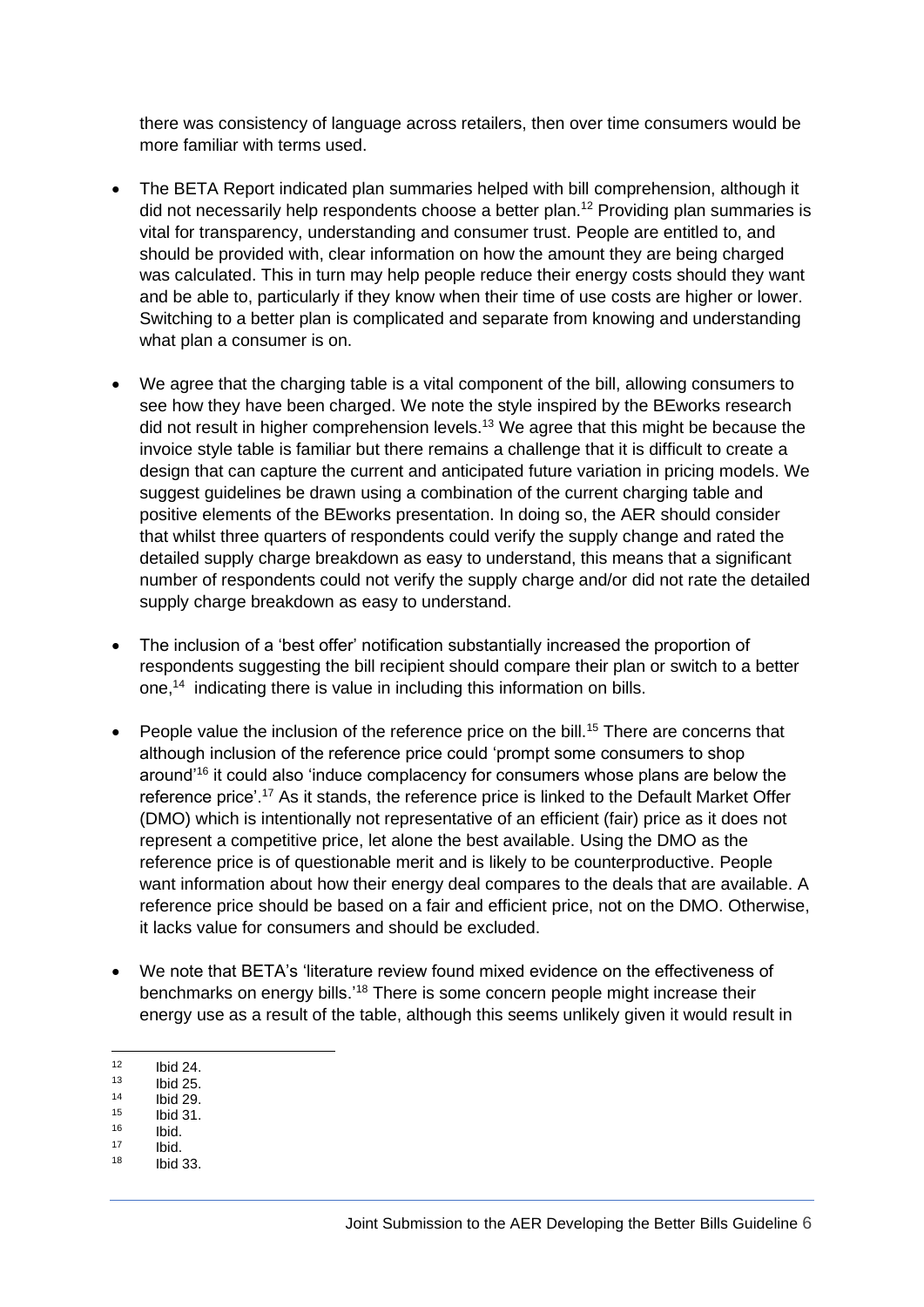increased bills. In addition, increased energy usage is not necessarily negative, as some energy consumers ration their energy use to unhealthy levels. In the past, retailers and ombudsman services have expressed concern about benchmark comparisons saying that they receive a lot of complaints that people believe that their usage is higher than it should be. However, the BETA Report, found that where the benchmark comparisons indicated higher than average usage, respondents were more likely to attribute an expensive bill to high usage rather than an expensive plan or a mistake and that 72% of respondents would find the benchmark comparison information helpful.<sup>19</sup> We contend that the benchmark comparisons are an important tool for consumers to understand their usage, but they should be accompanied by information about the limitations of the comparison and where a consumer can access information about using energy wisely to help them address any concerns.

- The BETA Report found that most past energy use charts worked equally well. $^{20}$ Guidance could be provided about charts that lead to higher comprehension and those that lead to worse (i.e., the combined bar chart). Both the older/non-digital consumers focus groups report and the CALD consumers focus groups report found value with historical data,<sup>21</sup> indicating this information should continue to be included on bills. Loss of historical data could be a barrier to switching retailers for many consumers and it would be helpful if a mechanism could be found (such as through the Consumer Data Right) to still include it on bills despite switching retailers.
- The BETA Report found that 87% of respondents with solar panels want information about their exports on their bill.<sup>22</sup> We understand that whilst some solar households use apps to track their solar information and to pay close attention to it, many consumers just want an idea about production and export, to know their system is still working and/or get an understanding of how they can better utilise their solar system. This is best achieved by including solar information on the energy bill.

# <span id="page-6-0"></span>**2.2 Improving energy bills**

### <span id="page-6-1"></span>**Question 2: What additional or new insights do you have regarding the current problems with energy bills?**

Taking an inclusive design approach by designing energy bills to be accessible for all users can lead to financial, economic and social benefits.<sup>23</sup> This should include people with low English literacy, low numeracy skills, disability such as vision impairment, impairment due to age as well as those experiencing stress, including due to financial stress/bill payment difficulties. Cumulatively, these cohorts are likely to represent the majority or significant minority of consumers. Research has found "[i]nclusively designed products and services that have edge users in mind, can reach and benefit up to four times the size of the intended audience."<sup>24</sup>

 $19$  Ibid 34.<br> $20$  Ibid 36

 $^{20}$  Ibid 36.

<sup>&</sup>lt;sup>21</sup> Hall & Partners (n 1); AER (n 1) 6.<br><sup>22</sup> PETA (n 1) 36

 $^{22}$  BETA (n 1) 36. <sup>23</sup> Centre for Inclusive Design, 'The Benefit of Designing for Everyone' (2019), i.<br><sup>24</sup> Ibid 1

Ibid 1.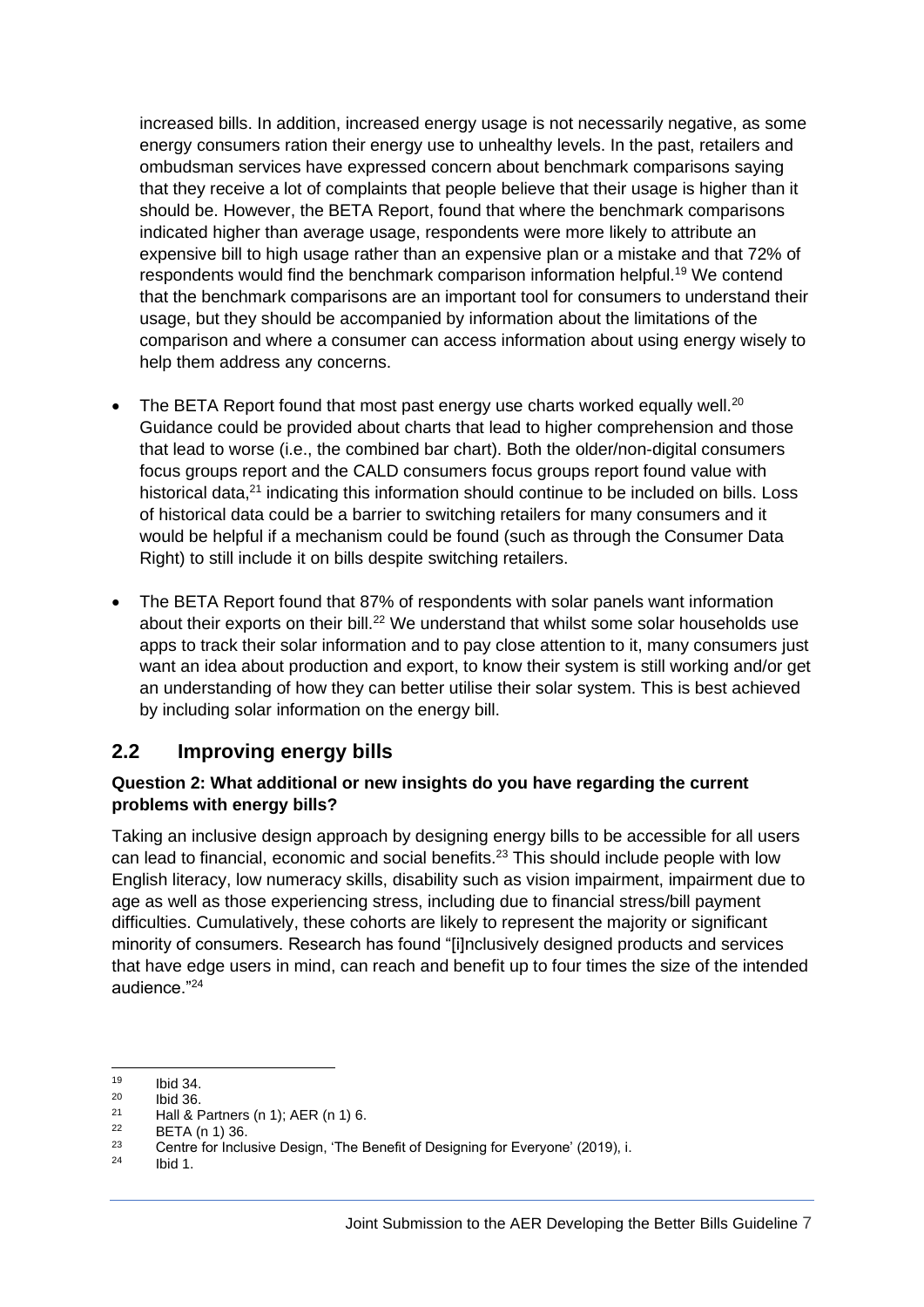Considering the value of designing for all users, we recommend including people with lived experience of being an edge user into the AER's better bills process. This is particularly important for the basic bill information where consumers are likely to benefit from having uniformity in the presentation of this information.

# *Recommendation 1*

*Include people with lived experience of being an edge user into the AER's better bills process.*

# <span id="page-7-0"></span>**2.3 Making energy bills simple and easy to understand**

## <span id="page-7-1"></span>**Question 3(a): What are the key opportunities to ensure energy bills are simple and easy to understand?**

The key opportunities to ensure energy bills are simple and easy to understand are:

- Designing bills for all people (and including people with edge user lived experience into the design process) is likely to have benefits for a range consumers.
- Provide the essential payment information at the start of the bill in an easy-to-understand format, noting layout comments made during the consultation with older/non-digital consumers, who appreciate space to write notes on the bill.
- Provide detailed information about how the due amount was determined. This gives the bill transparency and legitimacy and provides the necessary information should there be a dispute – for both the consumer and anyone assisting the consumer such as a financial counsellor. Noting the issues posed by barriers such as links, wherever possible information should be on the bill itself, not just accessible elsewhere.
- Consumers must be made aware that assistance must be given by retailers and that other supports are available. This information should be clearly seen on the bill.
- Focus groups of CALD and older/non-digital consumers indicated a desire for energy saving information to be included on the bill.<sup>25</sup> Information should be framed around the healthy use of energy and indicate where a consumer should focus their attention and where making changes is unlikely to result in energy savings.
- Plain language and transparent information about the consumer's tariff and when it will end. If a consumer is on a time of use tariff, information about the different charges at different times and when that will change must be included.

# <span id="page-7-2"></span>**Question 3(b): Which approach do you consider preferable and why? Are there other approaches we should consider?**

Based on the responses in the BETA Report, the older/non-digital consumers focus groups report, and the CALD consumers focus groups report, we support the use of the structured comprehensive bill. The BETA Report found that:

 $25$  AER (n 1) 9; Hall & Partners (n 1) 17.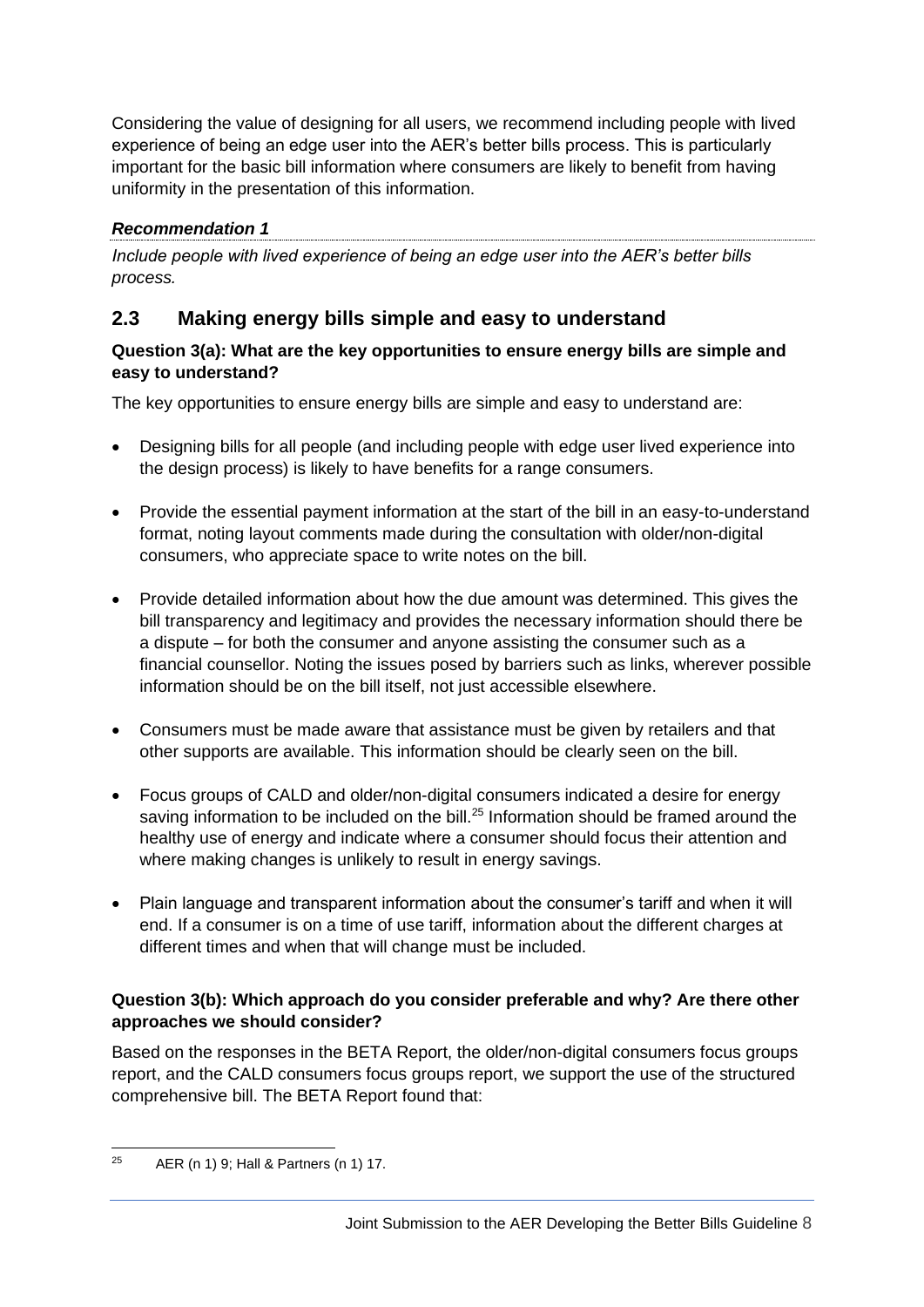- '[The] 'basic bill' performed no better than the others and perhaps worse on questions related to understanding how the bill was calculated<sup>'26</sup>, and
- TThe Email-Style Bill with the clickable link performed substantially worse on this measure [past energy use, energy benchmarks and solar exports].'<sup>27</sup>

The older/non-digital consumers focus groups report concluded:

The similarities of both bills are appreciated, however the underlying sense is that the comprehensive bill allows the ease of finding relevant and required information and the option to engage with more information if needed. The main hesitation towards the basic bill stems from a lack of availability of more detailed information if it should be required.<sup>28</sup>

#### CALD consumers focus groups report concluded:

[P]articipants overwhelmingly indicated a preference for the complex bill.<sup>29</sup> This preference seems to have three key drivers:

- It is important to have access to this information when needed (e.g. to evaluate whether their bill is correct or to dispute incorrect charges).
- They value information that could help them save money on their bill (including energy-saving tips, benchmarking, and historical usage).
- They can choose not to read this information on a regular basis, but would find it difficult to access if it was not on their bill. 30

The additional information on the comprehensive and the structured comprehensive bill was important because it:

- Might be needed later and/or is good to have it as a record. For example, the CALD consumers focus groups report included the quote 'I believe all given information is necessary and I may need the information later on as a record.<sup>31</sup> A person from the older/non-digital consumers focus group said, 'It seems a waste to have all this space and nothing there. If people want more information they can have it, you don't always have to turn the bill over, but it is nice to have it there if you want it.<sup>'32</sup>
- Provides transparency about how a bill was calculated.
- Is easily accessible should there be a problem with the bill or paying the bill. This information can then be easily accessed by the account holder, or someone assisting them, such as a financial counsellor.
- Helps build trust. As captured in the older/non-digital consumers focus group report: 'It feels like they actually want to help you by showing you how you could save money with

 $^{26}$  BETA (n 1) 20.

 $^{27}$  Ibid 21.

<sup>&</sup>lt;sup>28</sup> Hall & Partners  $(n 1)$  15.<br><sup>29</sup> Eastnata from the Baneri

Footnote from the Report: \* Note: This preference is stated in spite of the fact that the complex bill was described as 'the hard bill' by group facilitators, while the basic bill was described as 'the easy bill', which could have created a subconscious bias towards the basic bill; the 8 participants who indicated they preferred the basic bill were in the Arabic (1), Korean (1) and Urdu (6) language groups.

 $30$  AER (n 1) 10.

 $\frac{31}{32}$  Ibid 8.

Hall & Partners (n 1) 14.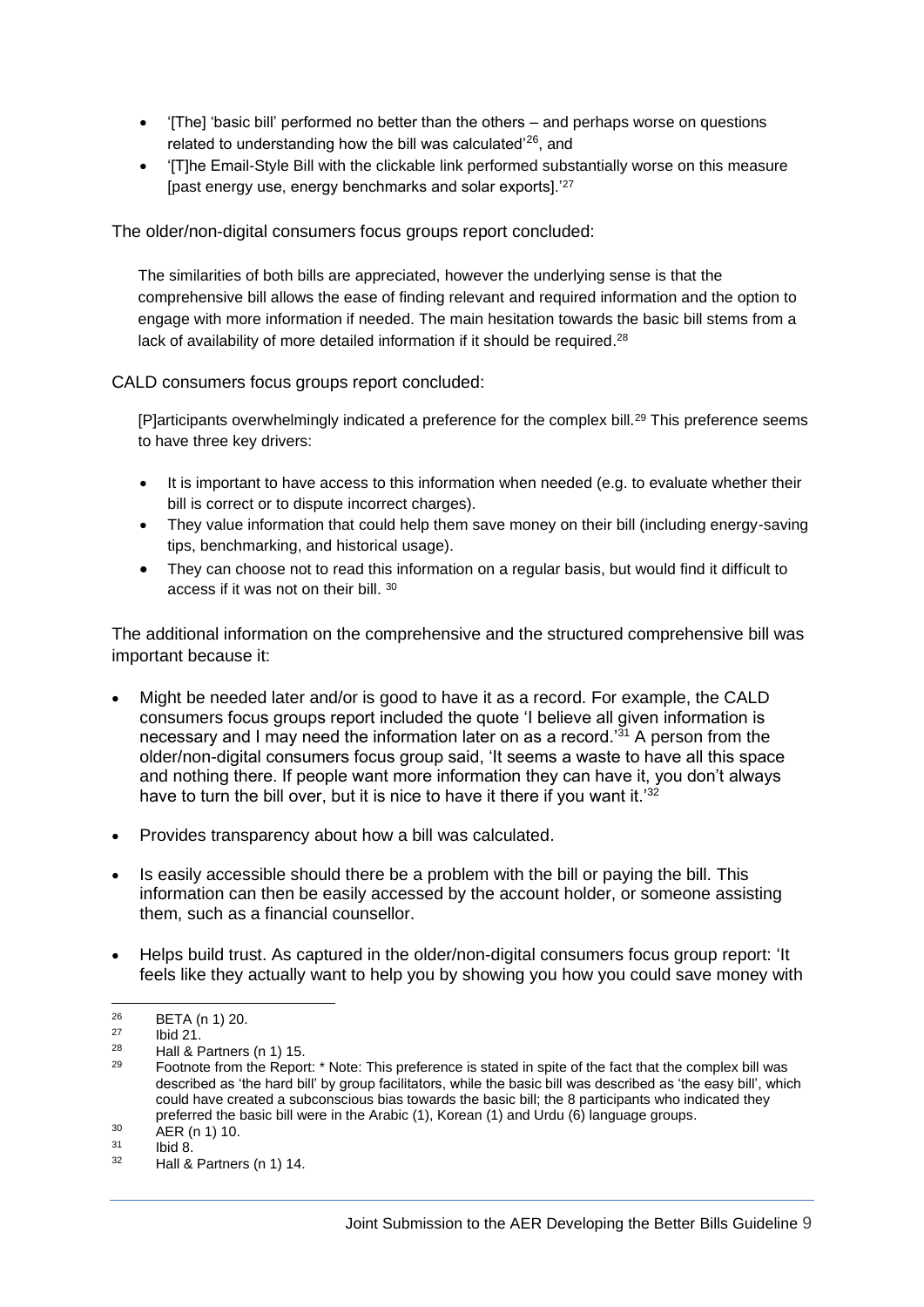a different plan or even reducing your energy usage. My current company doesn't do that.'<sup>33</sup>

Although BETA's research did not indicate value in having greater space, consideration of layout and headings to make the bill easier to comprehend (i.e., the structured complex bill), and the CALD and older/non-digital consumers focus groups were not shown these bills, the CALD consumers focus groups report research found visual presentation including white space is important, $34$  indicating the structured comprehensive bill might be preferred. Whilst in the older/non-digital consumers focus groups, a positive aspect of the basic bill was 'Easy to read without glasses and visually appealing',<sup>35</sup> again, indicating that combining this positive aspect with the information on the comprehensive bill would be seen as positive.

Energy bills should be designed to be understood by the bill recipients least able to understand it, particularly due to low English language literacy and people with vision impairment, rather than for a majority. This will not only help with comprehension for these people, but will have benefits for people across the community.

# <span id="page-9-0"></span>**2.4 'Best offer' information**

<span id="page-9-1"></span>**Question 4: Would including 'best offer' information increase consumers' understanding of their bills? Are some consumers likely to find this more beneficial than others? What are the practical issues that need to be considered? Are there risks or potential downsides in including 'best offer' information on bills?**

We note that the presence of a 'best offer' notification substantially increased the proportion of respondents suggesting the bill recipient should compare their plan or switch to a better one and that best offer message was substantially more effective when it was more prominent on the bill.<sup>36</sup> We support requiring a 'best offer' notification in a prominent part of the bill, noting that 74% of respondents said they would value having this information on their bill.

Noting comments about people checking that the bill is about the right amount<sup>37</sup> – people tend to focus on the amount of energy they use rather than the rate they are being charged. 'Best offer' information is a reminder that the rate being charged is an important component of their bill.

Even if people do not act on this 'best offer' notification, it is important for transparency and the legitimacy of a contestable market. People need to know whether they are getting a fair deal.

Noting the presentation of the 'best retailer offer',<sup>38</sup> how and where this information is presented might make a difference to switching. For example, clear comparison information – including options to switch retailers – could be presented as:

 $\begin{array}{ccc} 33 & & \text{lbid.} \\ 34 & & \text{AED} \end{array}$ 

 $34$  AER (n 1) 8.<br> $35$  Holl 8 Dorths

 $^{35}$  Hall & Partners (n 1) 15.<br> $^{36}$  PETA (n 1) 20

 $36$  BETA (n 1) 29.

 $^{37}$  Hall & Partners (n 1) 7.<br> $^{38}$  PETA (n 1) 28 BETA (n 1) 28.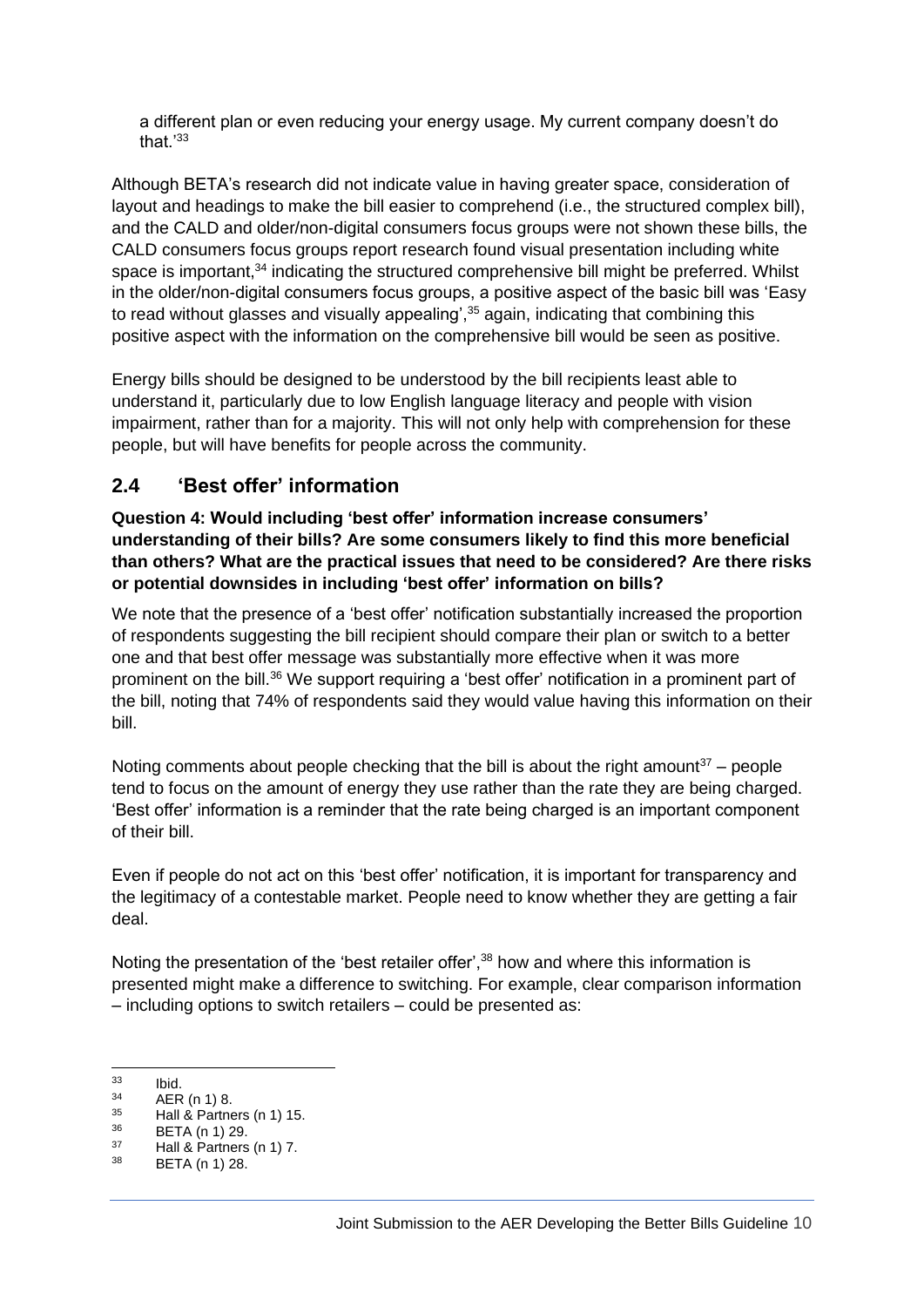- Your current plan (Plan A) with Retailer A cost you (or we estimate will cost you) \$X a year.
	- $\circ$  You could potentially save  $X$  a year if you switched to Plan B at your current retailer (we estimate it would cost you \$X a year on this plan).
	- o You could potentially save \$X a year if you switched to Plan C at Retailer C (we estimate it would cost you \$X a year on this plan).
	- $\circ$  You could potentially save \$X a year if you switched to Plan D at Retailer D (we estimate it would cost you \$X a year on this plan).

The best offer notification must take into account the consumer's circumstances both in terms of their energy use and payment history.

# <span id="page-10-0"></span>**2.5 Simplifying the regulatory framework and reducing cost to serve**

## <span id="page-10-1"></span>**Question 5: How can we simplify the billing regulatory framework, through the Guideline or more broadly?**

The billing regulatory framework should not necessarily be simplified. The end goal should be that consumers can understand their bills with minimal effort, know their options to reduce their bills should they wish to and can engage confidently with the market if they choose. Increased understanding is likely to be achieved with at least having prescription with how the basic information is presented on page one, ensuring that it is accessible for the vast majority of consumers. Then, even when switching retailers, consumers can easily find the basic information they need.

# <span id="page-10-2"></span>**Question 6: Would this reduce the cost to serve? If so, how?**

A standard cost of providing an essential service should be to provide easy-to-understand bills.

The AER should also examine what is the cost to consumers in the time taken and in stress, frustration and confusion trying to understand confusing bills with non-standard language and terminology, contacting their retailers, and/or ombudsman services for assistance in interpreting their bills.

### <span id="page-10-3"></span>**Question 7: What are the practical and implementation considerations we should be aware of in considering ideas to simplify the regulatory framework, and in developing the draft Guideline?**

Energy bills remain the most common tool consumers refer to, to help them understand their energy usage. Clarity and comprehension should be improved as it is likely to lead to better consumer outcomes longer term, even if there are some implementation costs. We would expect, however, that these costs would be minimal.

# <span id="page-10-4"></span>**2.6 Other views and information**

## <span id="page-10-5"></span>**Question 8: Would you like to provide other information for the AER to consider at this stage?**

No bills were tested that had significantly more information on it. The BETA Report explains that the two comprehensive bills have a similar amount of information that is available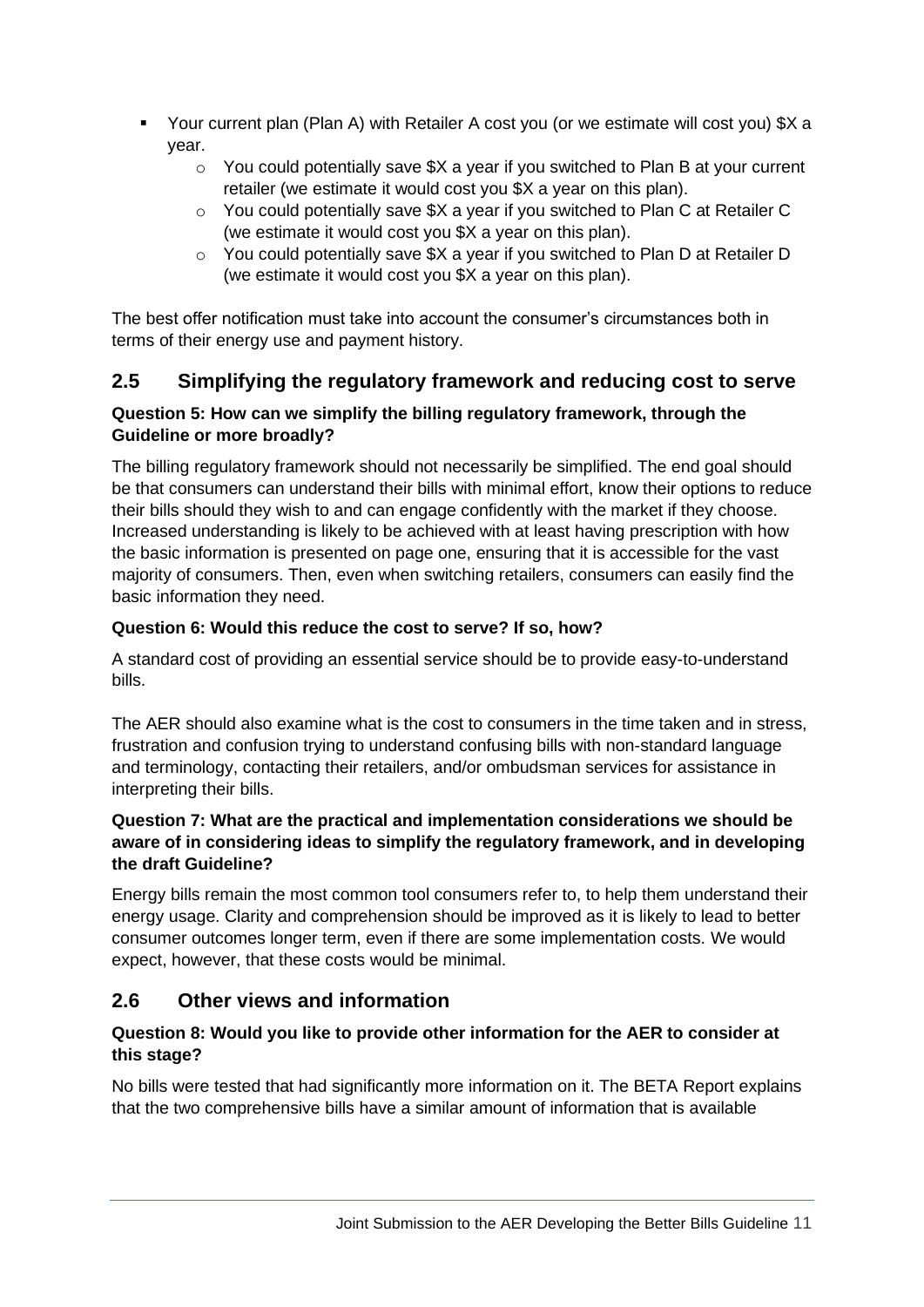currently on most bills.<sup>39</sup> Providing enough well-presented information on a bill so consumers understand their amount due and know how to manage the amount is empowering for consumers and could be a way to reduce calls and complaints to retailers and ombudsman services.

People often only have expectations of bill content based on what information they have been previously provided. They don't necessarily have high expectations or know they could expect more. With this in mind, there is scope to provide consumers with more helpful information on their energy bills. There might be scope for retailers to enable consumers to choose which additional information they receive and to easily change this preference over time as interest and other variables change. The CALD and older/non-digital consumers focus group reports indicated an interest for more information.<sup>40</sup> such as:

- Personalised historical data to allow year by year comparison.<sup>41</sup> Currently this can't be provided when consumers switch retailers.
- Information about energy efficiency. This could include examples of the amount of energy different appliances generally use and energy saving tips included on the bill.<sup>42</sup> On bill energy saving information should let people know which appliances generally consume the most energy, but also reassure people that some appliances, such as lights, usually use much less. Messaging should be framed to encourage using energy better to increase comfort and wellbeing and to save energy and money. On the bill there should also be information about details of any jurisdictional energy efficiency schemes with phone numbers and links to get more information. Phone numbers and links should be provided to access more advice about energy efficiency and should be appropriate for the consumer's climate zone, with a range of options across different budgets and tenancy situations.
- If a consumer is on a time of use tariff, the bill should include information and/or direct people to information about how to shift loads.
- With growing concern about climate change and people's desire to take action, carbon emissions information could be on bills as well as information about how to reduce emissions through energy efficiency, GreenPower and distributed energy resources.
- Information about their tariff and when it will end or whether it changed since the last billing period would help alert consumers that they might want to contact their retailer for a better offer, or switch retailers.

#### *Recommendation 2*

*Explore options for additional valuable information to be included on bills.* 

We recommend holding additional focus groups with people who are having difficulty paying their bills. For these consumers, understanding the bill and why it is the amount it is, how to

 $\begin{array}{cc}\n 39 \\
40\n \end{array}$  Ibid 14.

<sup>40</sup> AER (n 1) 9; Hall & Partners (n 1) 17.

<sup>41</sup> Hall & Partners (n 1) 17.<br>42 Ibid. 17:  $\triangle E$  P (n 1) 0

Ibid., 17; AER (n 1) 9.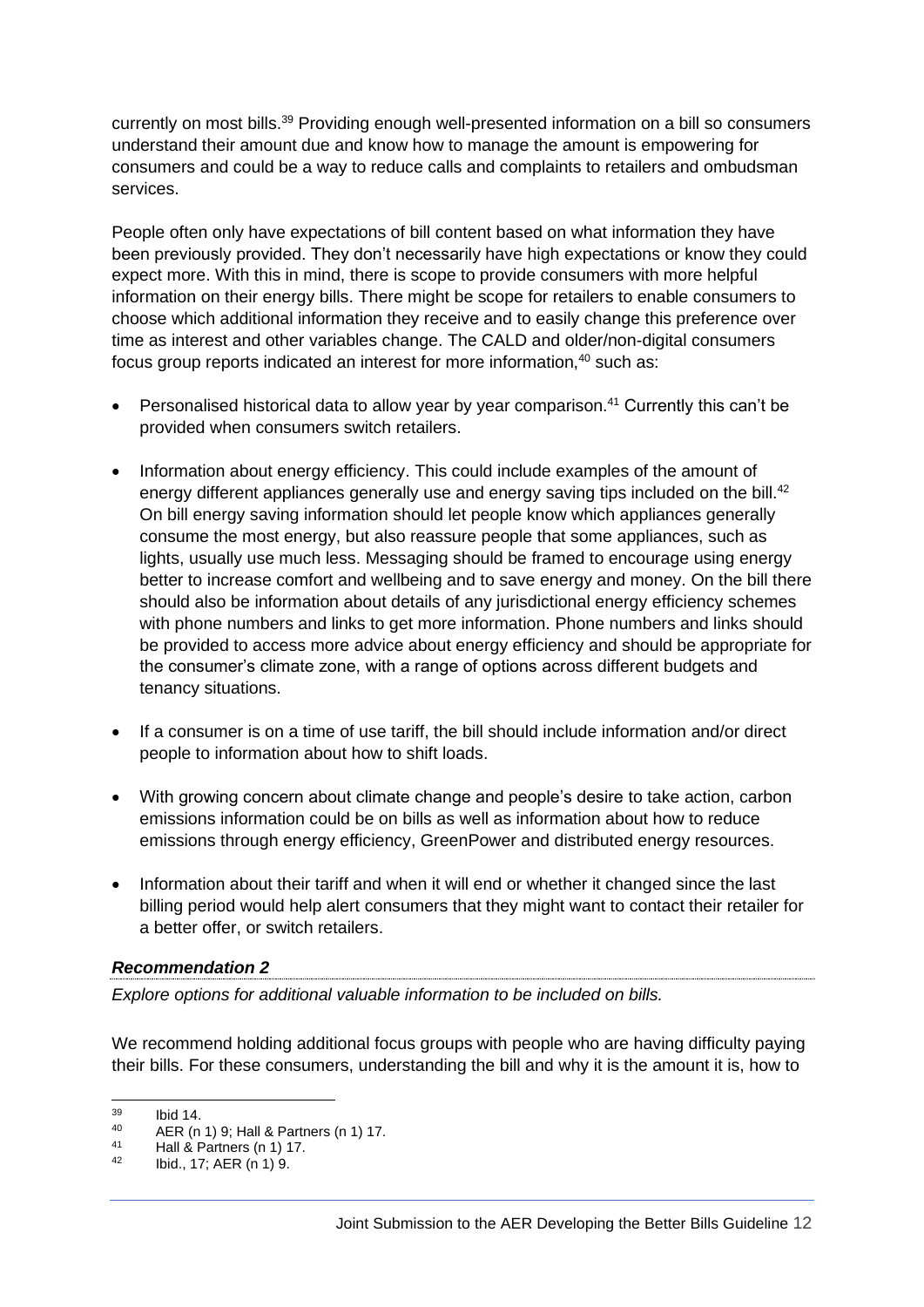get assistance, how to reduce their bills and how to dispute a bill is of heightened importance. Being able to effectively communicate these actions to people in times of stress is likely to lead to bills that are easier to understand for all consumers. In particular:

- How to seek financial assistance, ensuring consumers are aware they are entitled to support from the retailer.
- Whether people can easily find information about concessions on their bills: which concession/s people are receiving and if they are not receiving them, that they might be eligible. Anecdotally, we have heard of people slipping off the Low Income Household Rebate in NSW. These consumers did not notice they were no longer receiving the rebate - it was picked up during energy audits. $43$  A Report by the NSW Government found that during 2019-20, eligibility for concessions increased, yet the number of concession recipients decreased.<sup>44</sup> This is likely because of new people becoming eligible for income support as a result of COVID-19. Although for some people this eligibility may have been fleeting, it is important to note that there are few mechanisms to let people know that they are eligible for energy (and other) concessions. A way to address this would be to have much clearer information on the bill regarding eligibility and availability of concessions.<sup>45</sup>
- Information about non-concession jurisdictional supports such as Energy Accounts Payment Assistance (EAPA) in NSW.
- How best to communicate financial terms on bills which do not have a straight forward 'amount owed' but have more complicated billing such as bill smoothing and/or have amounts in credit.
- How access to interpreter services could be improved.
- The value of paper billing.
- The importance of billing frequency.

#### *Recommendation 3*

*Hold additional focus groups with people who are having difficulty paying their bills.*

Any determination of simple, standard language and terminology should be used across all forms of communication with consumers, for example, website and advertisements, not just bills, customer retail contracts and energy offers.

#### *Recommendation 4*

*Simple, standard language and terminology, determined through the Better Bills process, should be used across all forms of communication with consumers, not just bills.*

<sup>&</sup>lt;sup>43</sup> We would be happy to provide details of this information to the AER.<br><sup>44</sup> NSW Government, 'NSW Epergy Social Programs Appual Bonert 20

<sup>44</sup> NSW Government, 'NSW Energy Social Programs Annual Report 2019-20', 8.<br>45 An additional way to address this would be far Santiac Australia to provide a list

<sup>45</sup> An additional way to address this would be for Service Australia to provide a list of the concessions available (not just energy) when people are notified they are eligible for income support.